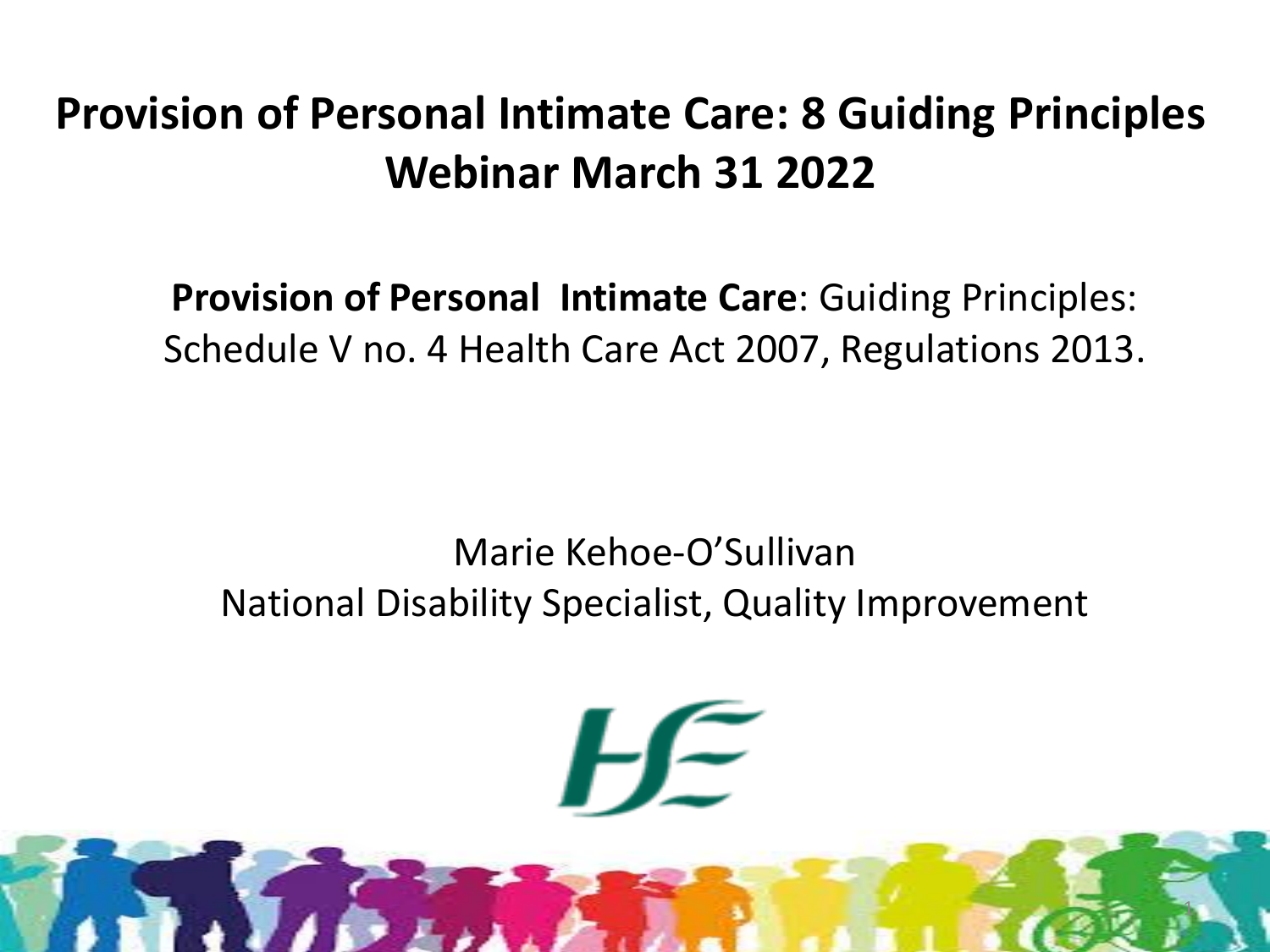# **Why Guiding Principles?**

**Designated Centres required by Schedule V of the Regulations to have all 21 local policies developed in order to register with HIQA. These must be revised regularly to stay up to date with current international best practice and evidence.** 

2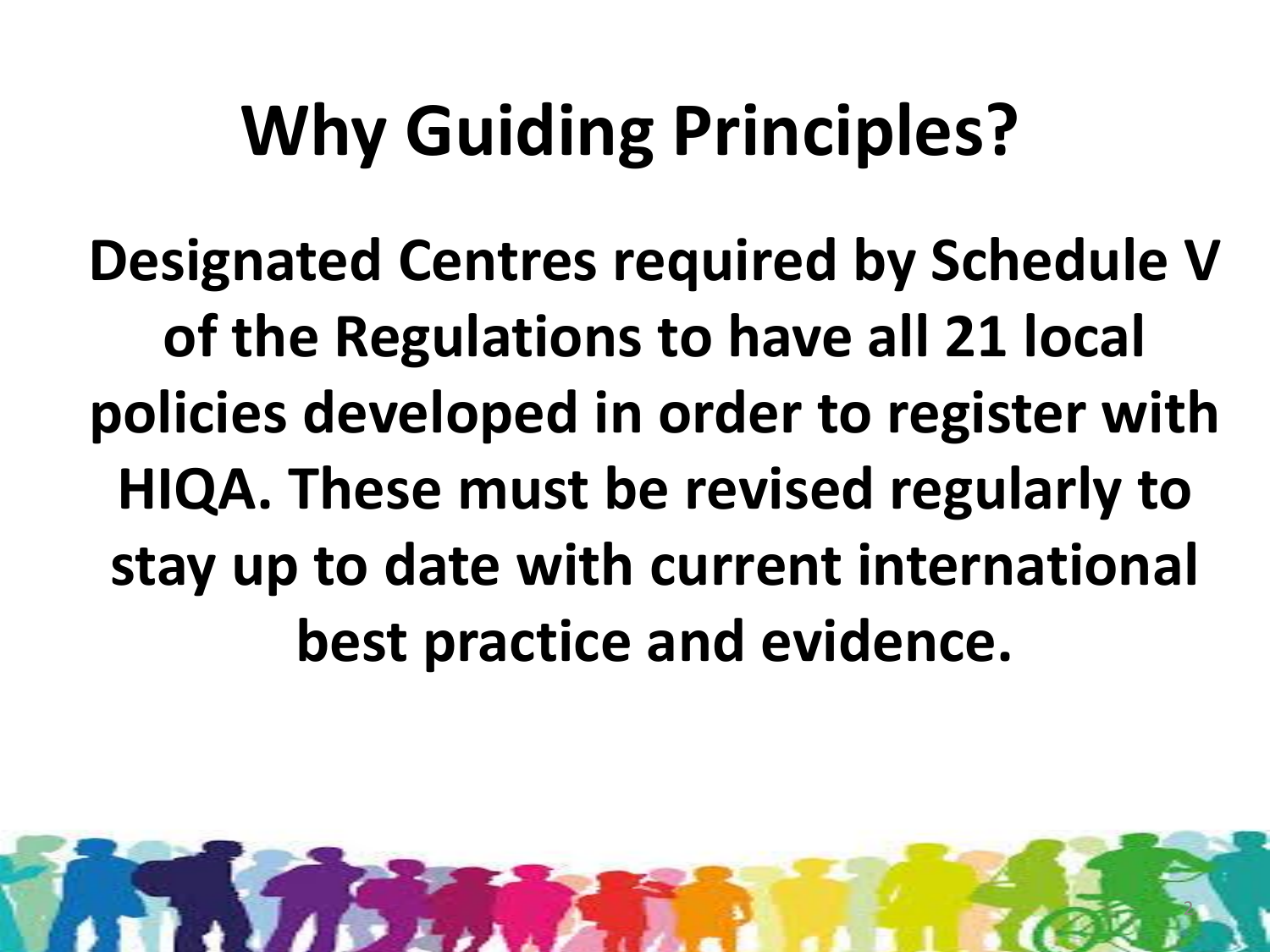### **Development of Guiding Principles**

**Working Group established Engagement with people whom we support Literature review and validation using AGREE tool Identification of set of Guiding Principles Audit Tool Impact Assessment Tool Sign off by Independent Governance Group**

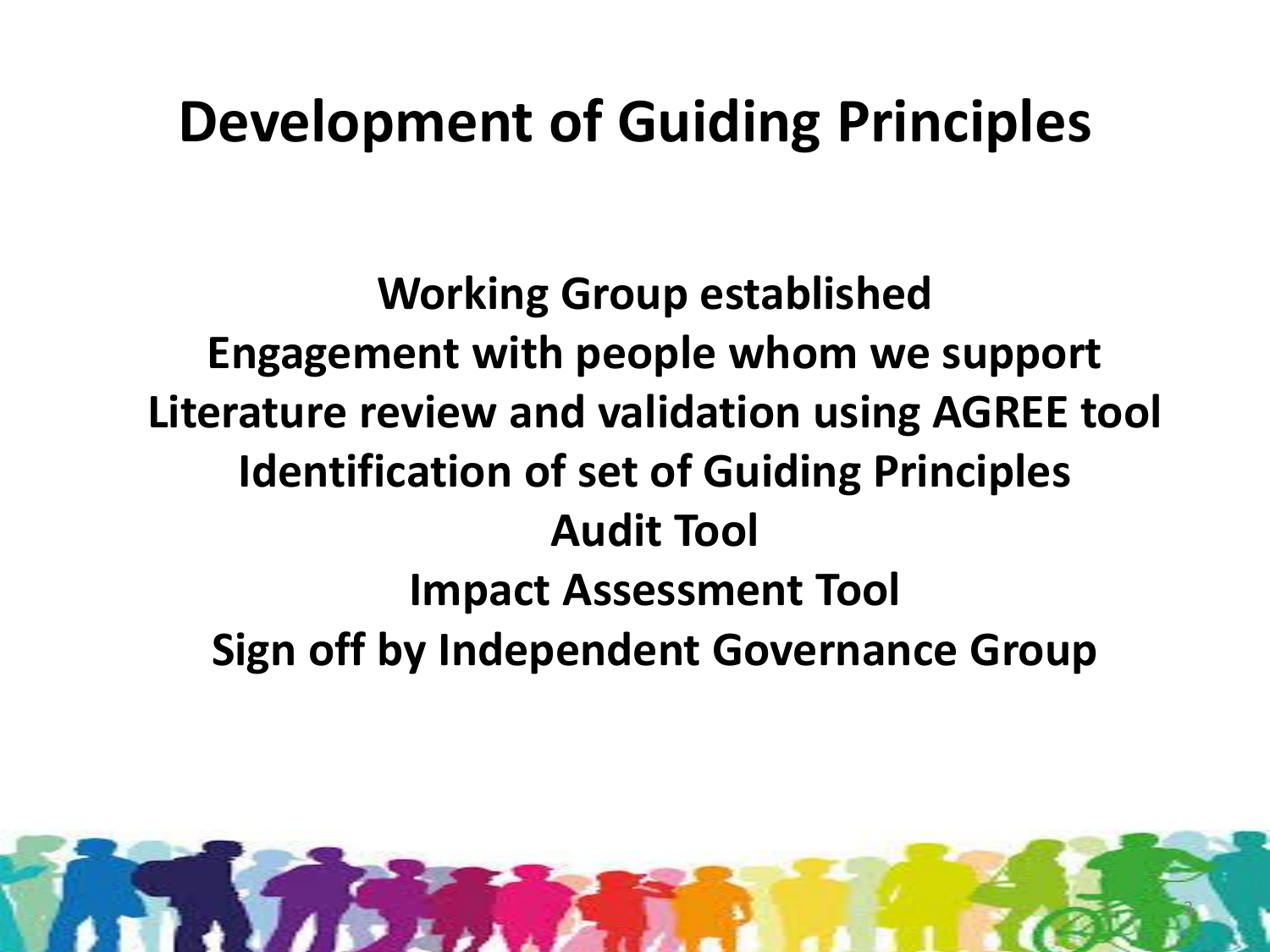#### **Focus of Today's Presentation**

#### **Provision of Personal Intimate Care No. 4 Schedule V Policies**

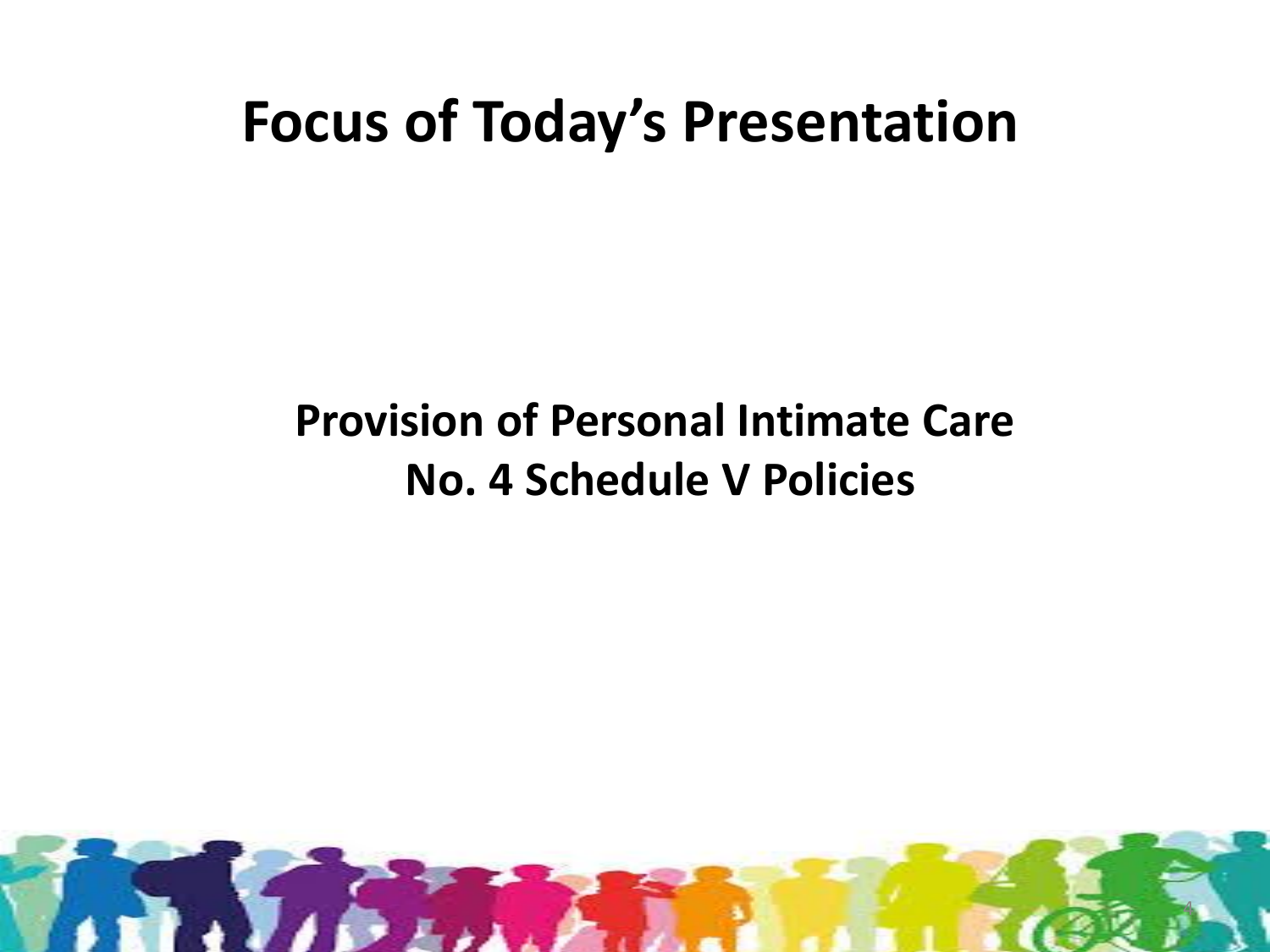### **Table of Contents**

**Introduction Preventing the Need for Restrictions Guiding Principles References**

**Appendices I Impact Assessment Tool II Audit Tool III Verification of Literature using AGREE Tool**

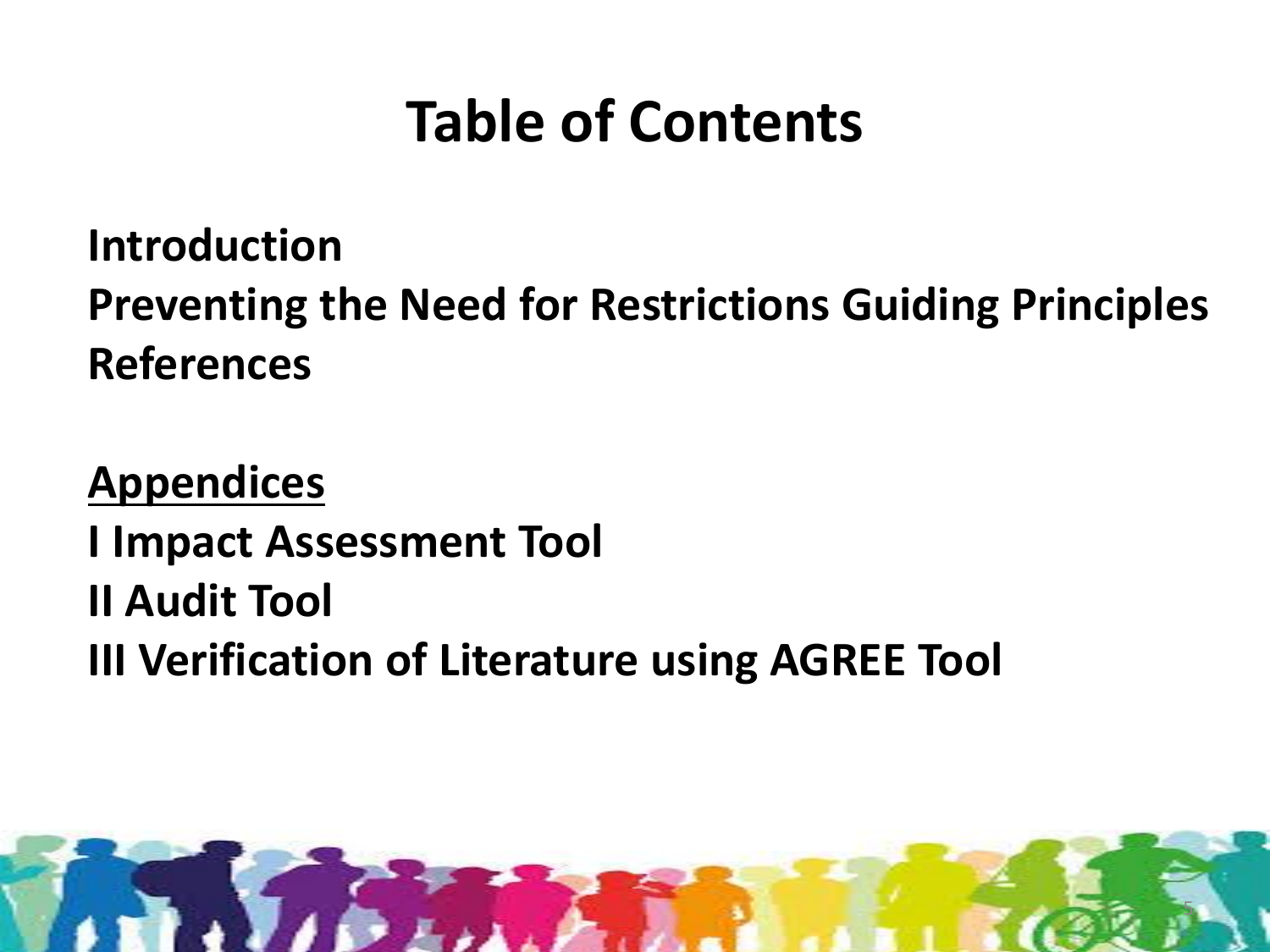#### **What is Personal Intimate Care?** Intimate -

- Affects the body
- Personal hygiene which may involved contact with sexual parts of the body
- Examples dressing/undressing, help with the toilet, changing incontinence or sanitary wear, bathin/showering, administration/inserting pessaries/enemas

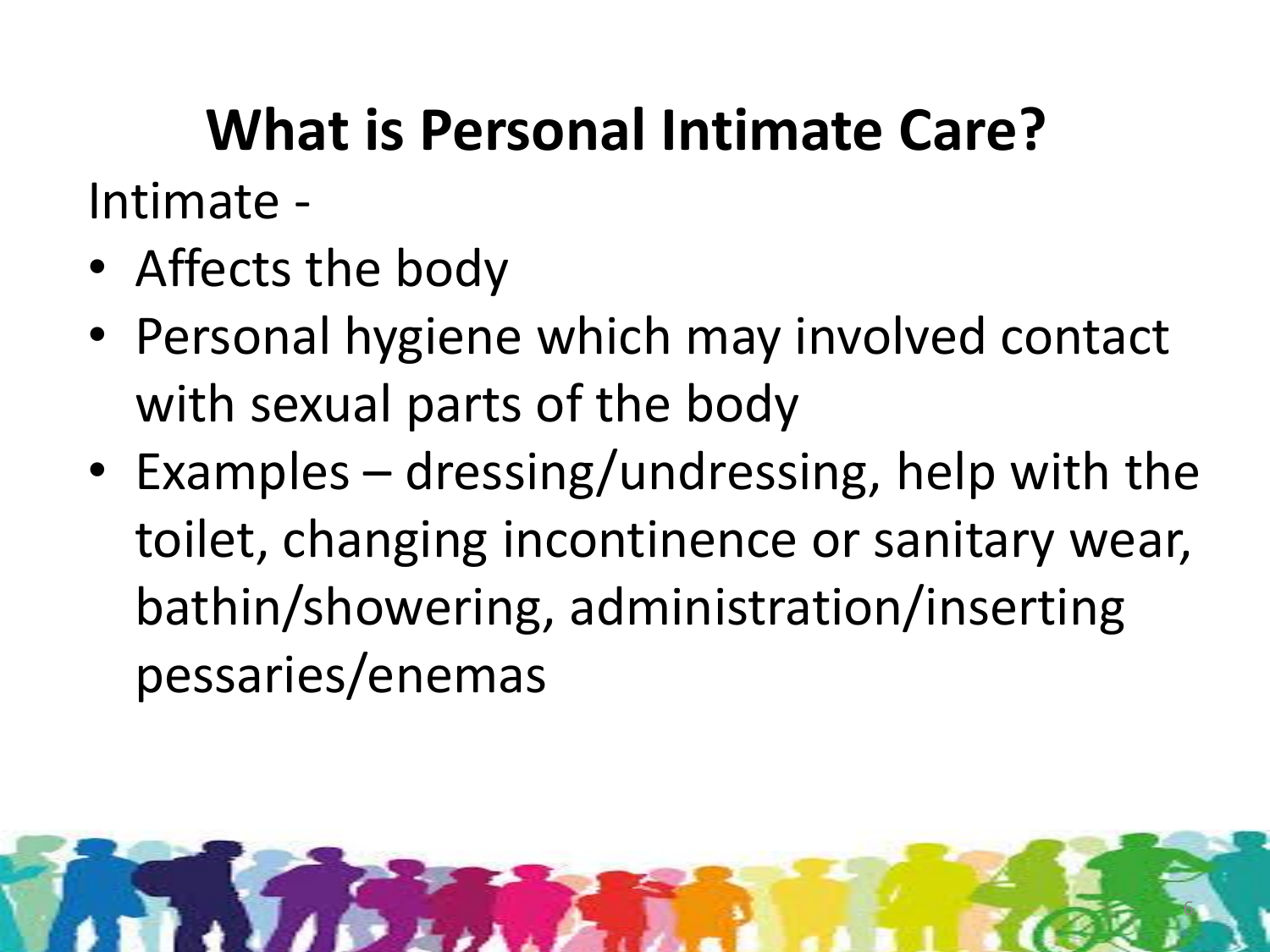### **What is Personal Intimate Care?**

Personal -

- Support that is less intimate
- Examples Skin care, supported eating, haircare, shaving, dental care, applying deodarant

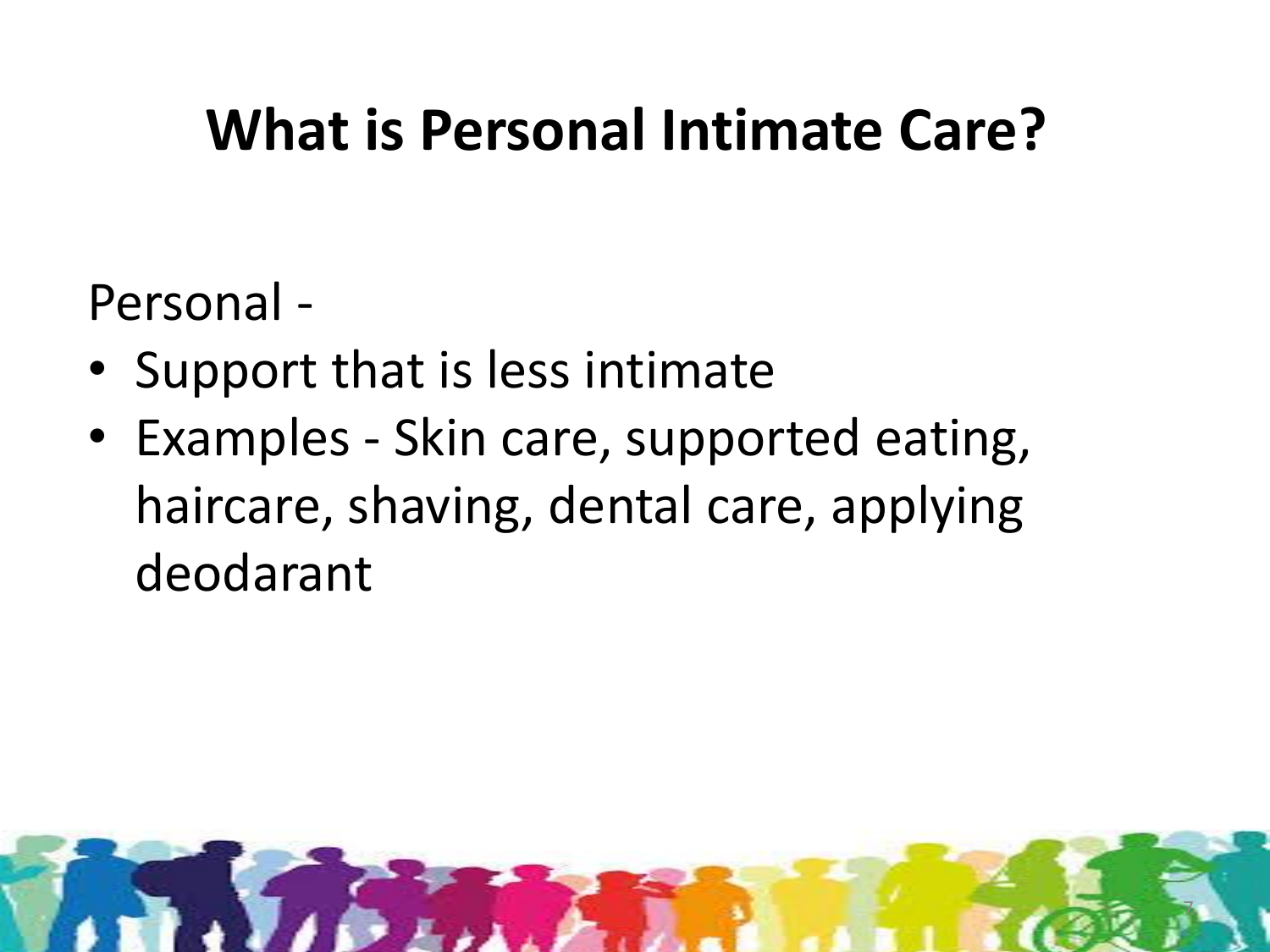### **1. Choice**

- Adults have the right to make their own choices in relation to all aspects of their life including decisions around their personal intimate care needs.
- Staff members should provide all necessary support to enable individuals to make choices in this area so as to maximise the amount of control people have over their care.
- This includes choice of whom the person wished to receive support from.

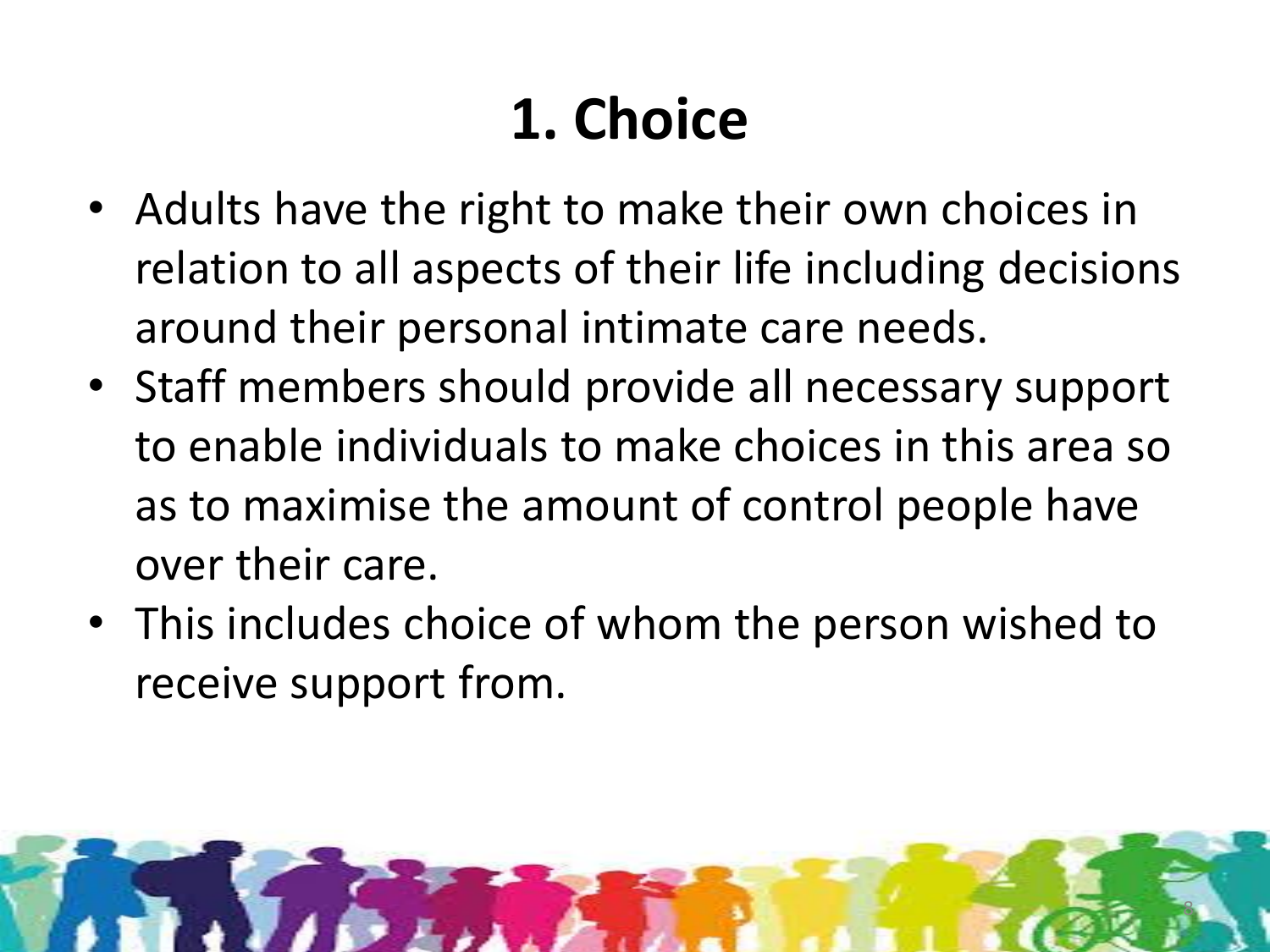### **2. Dignity and Privacy**

Staff members will support individuals with their personal intimate care in a respectful manner which enhances the dignity of the individual and upholds their right to privacy.

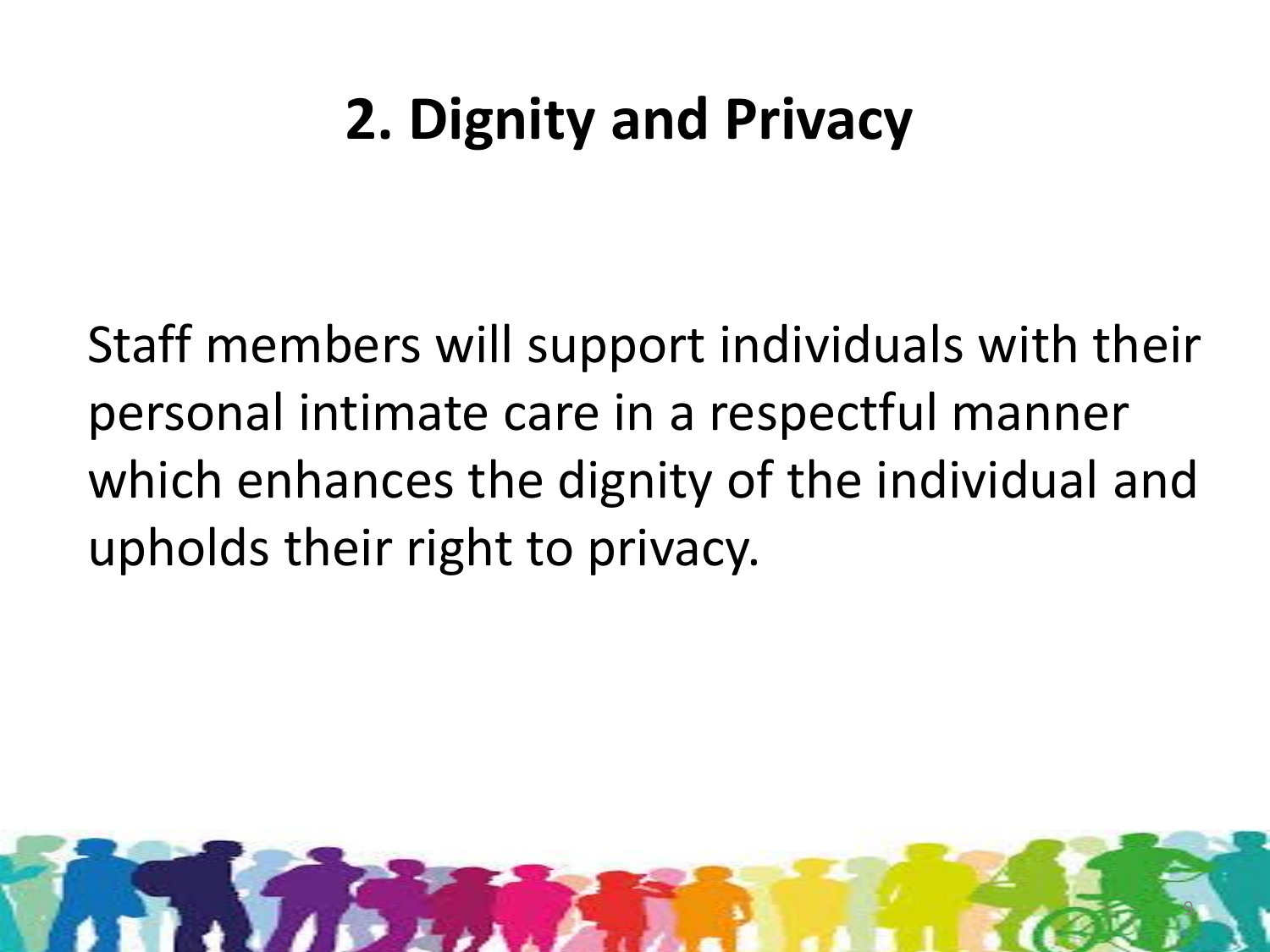### **3. Culturally Appropriate Support**

Staff members will seek to establish the culturally specific needs and preferences of people from minority ethnic communities with respect to the personal intimate care.

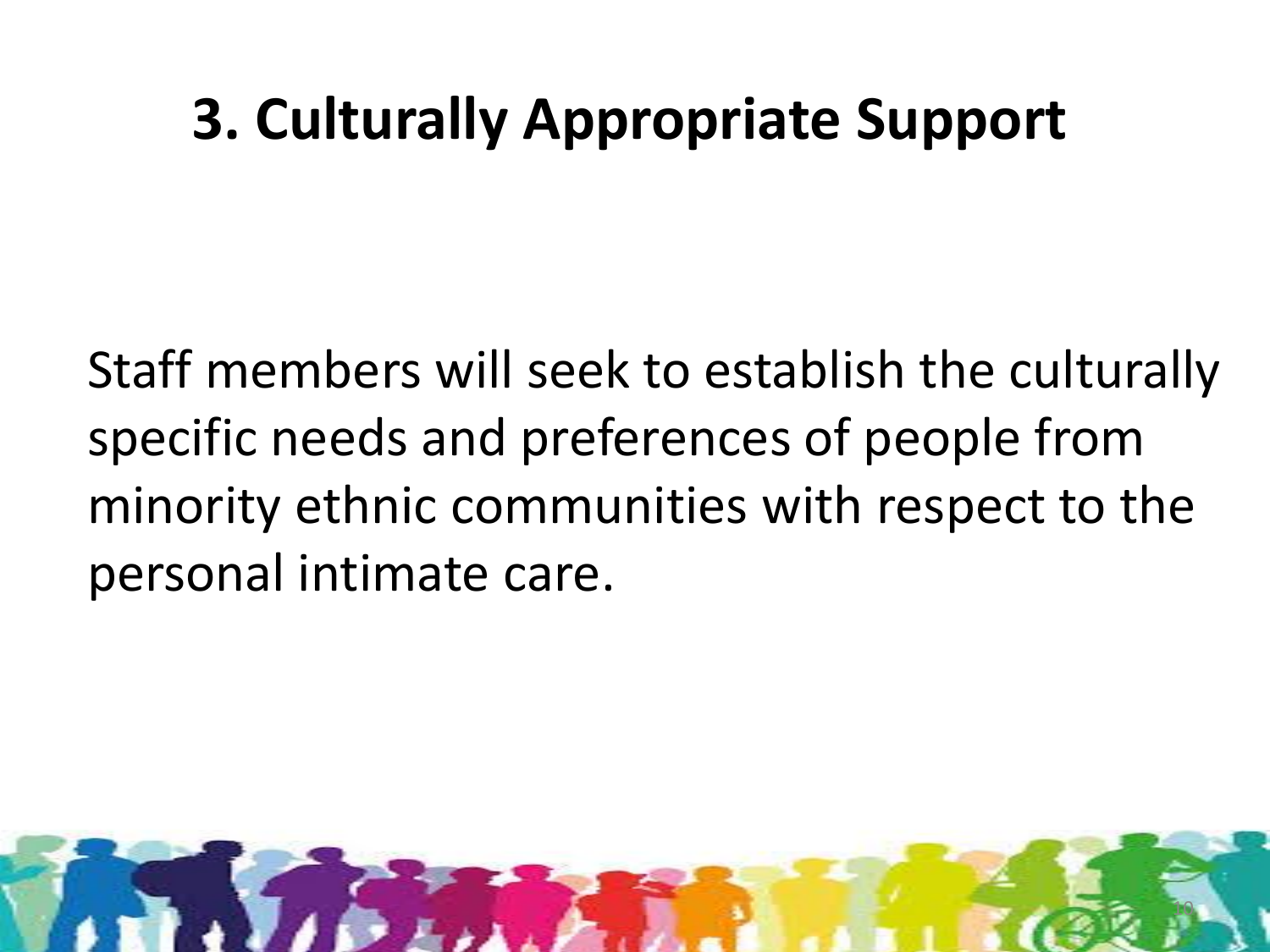## **4. Independence**

Staff members will provide appropriate support to enable individuals to develop the psycho-motor and social skills necessary to self-care in relation to practical personal intimate care tasks.

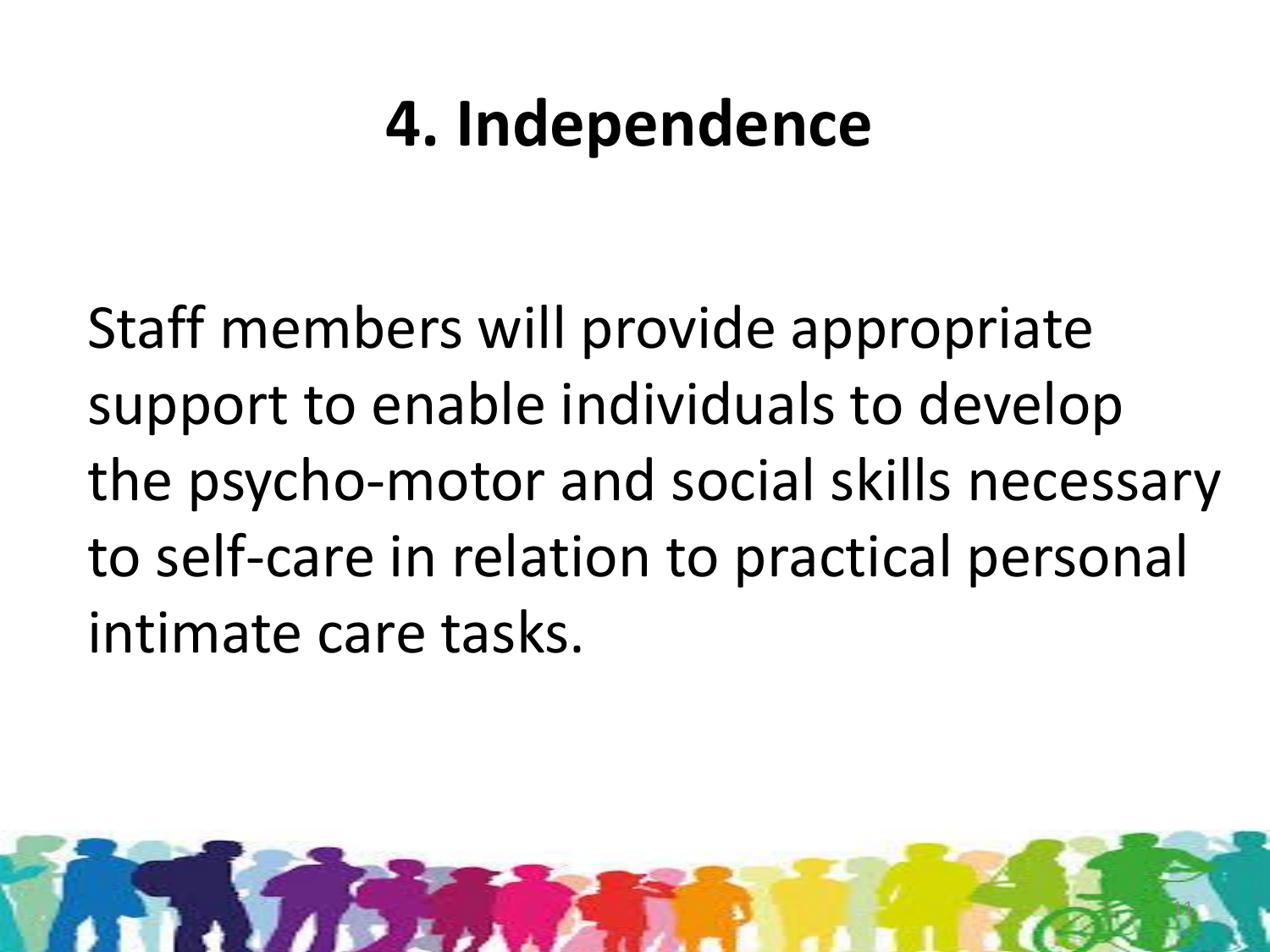### **5. Same Gender Care**

- It is accepted that it is generally preferable for the same gender to provide intimate care but recognises that this may not always be possible and/or the person may have a different request.
- Every effort should be made to accommodate the person's choices on who provides intimate are.

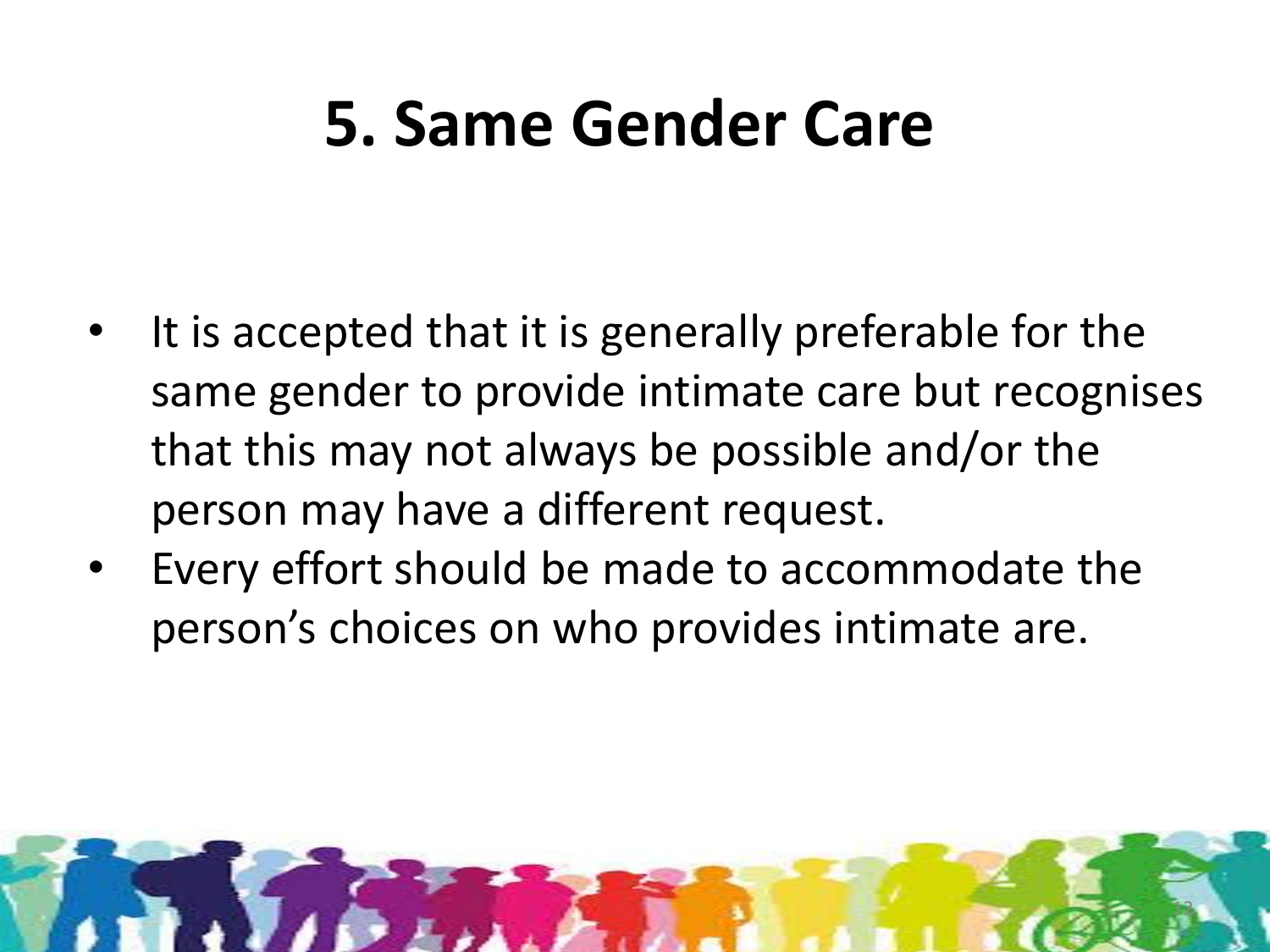### **6. Personal Intimate Care Plan**

Every person who requires personal intimate care will have a full assessment of their needs carried out using a collaborative approach that includes the person, their circle of support (if appropriate) and staff resulting in a documented Personal Intimate Care Plan being put in place.

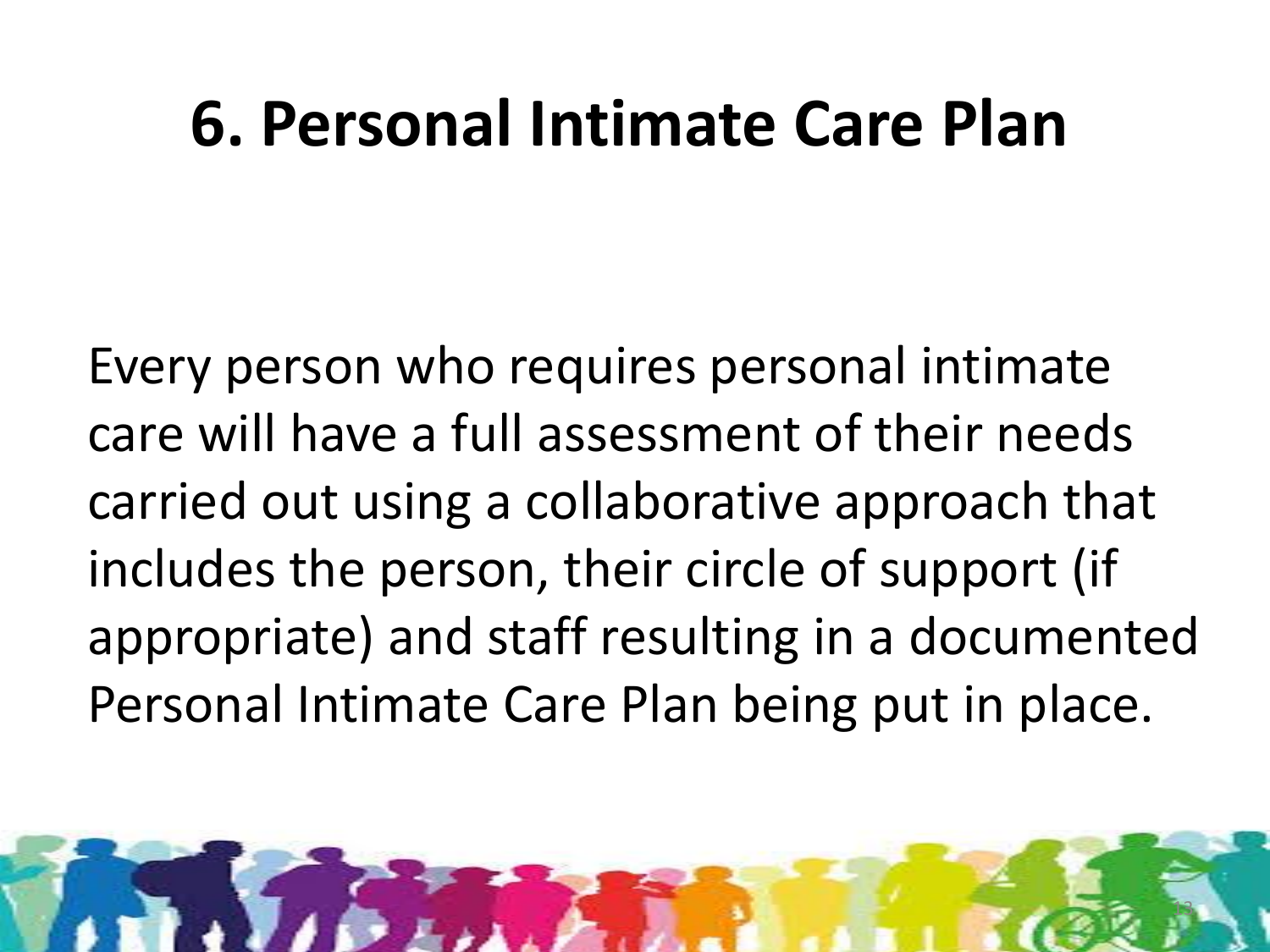## **7. Training**

Organisations must promote a learning environment that values the role of staff in the provision of personal intimate care and ensures that staff are appropriately trained in providing intimate care.

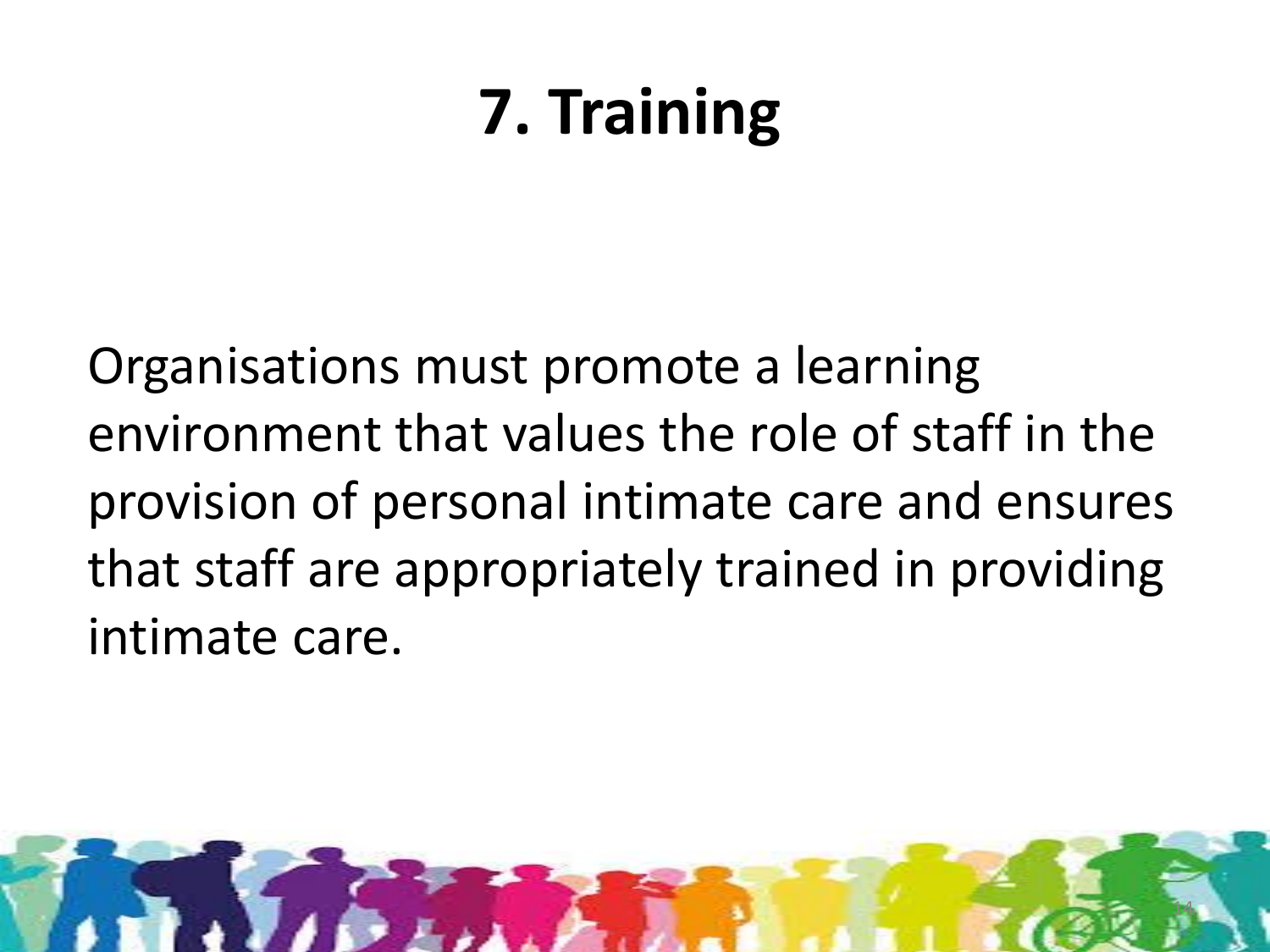## **8. Sexual Expression**

- Within an organisational learning culture, organisations should encourage dialogue around situations where persons become sexually aroused during the provision of intimate care, with appropriate guidance developed.
- This should be done in a way that respects the dignity of individuals and supports staff to continue providing the appropriate care.

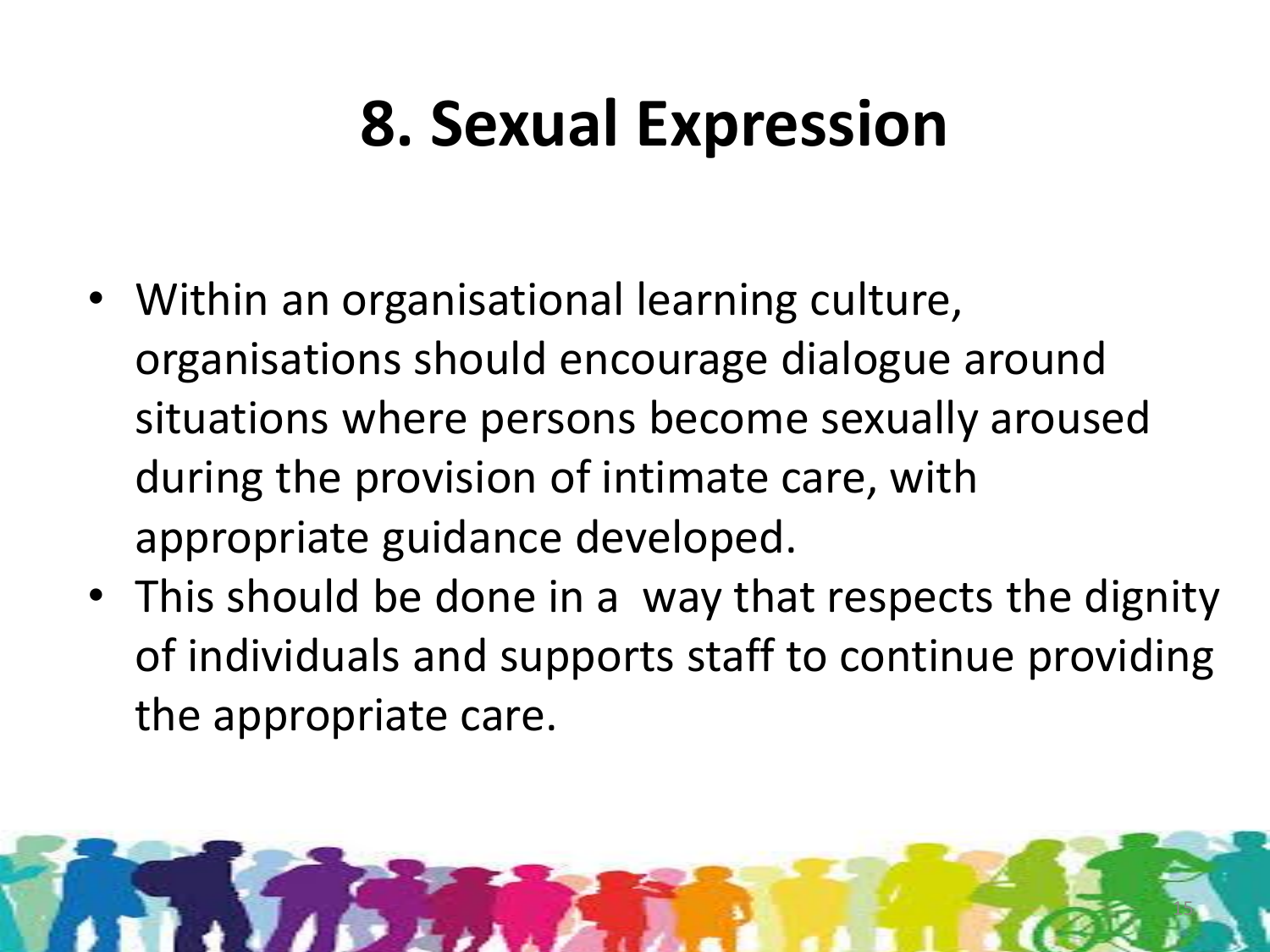#### **Links to Documents**

- 1. [National Safeguarding Policy](https://www.hse.ie/eng/services/publications/corporate/personsatriskofabuse.pdf)
- 2. [Provision of Intimate Care Guiding Principles](http://www.fedvol.ie/_fileupload/quality-and-standards/HSE Guidance Docs/4 Provision of Intimate Care.pdf)

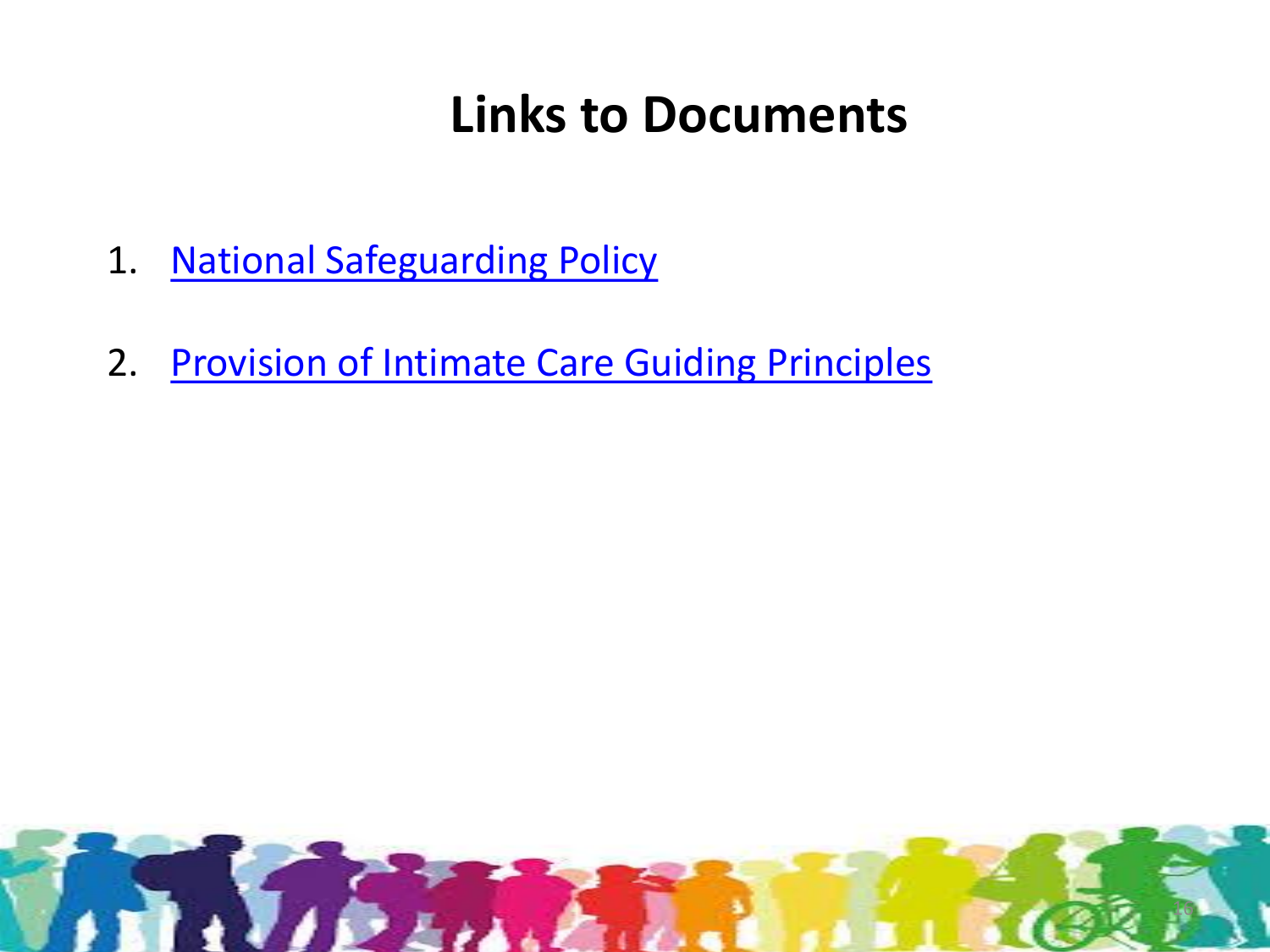#### **Links to Related HIQA Guidance**

1. [Guidance on a Human Rights-based Approach in Health](https://www.hiqa.ie/reports-and-publications/guide/guidance-human-rights-based-approach-health-and-social-care-services) 

[and Social Care Services | HIQA](https://www.hiqa.ie/reports-and-publications/guide/guidance-human-rights-based-approach-health-and-social-care-services)

2. [Supporting people's autonomy: a guidance document |](https://www.hiqa.ie/reports-and-publications/guide/supporting-peoples-autonomy-guidance-document) 

[HIQA](https://www.hiqa.ie/reports-and-publications/guide/supporting-peoples-autonomy-guidance-document)

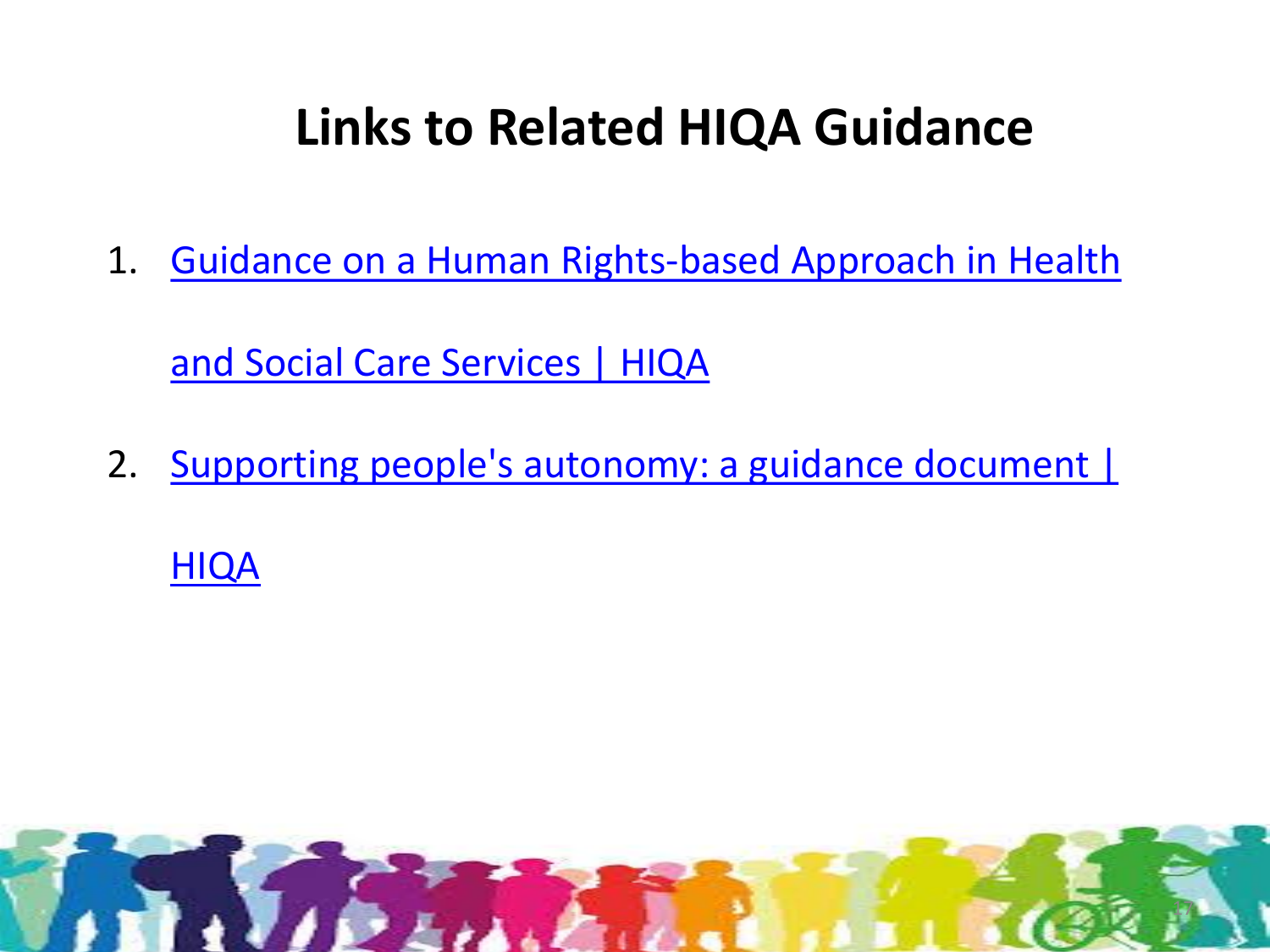## **Panelists**

1.**Fiona Weldon** (supported by Eileen Daly) – Independent Living Movement of Ireland

- 2. **Amy Hayward –** Social Care Lead, St. John of Gods
- 3. **Marie Tighe –** Project Manager, HSE National Office for Human Rights and Equality Policy

**Interviewe**r

**Nicole Lam** – Guidance Development and Research Lead, HSE Disabilities Quality Improvement